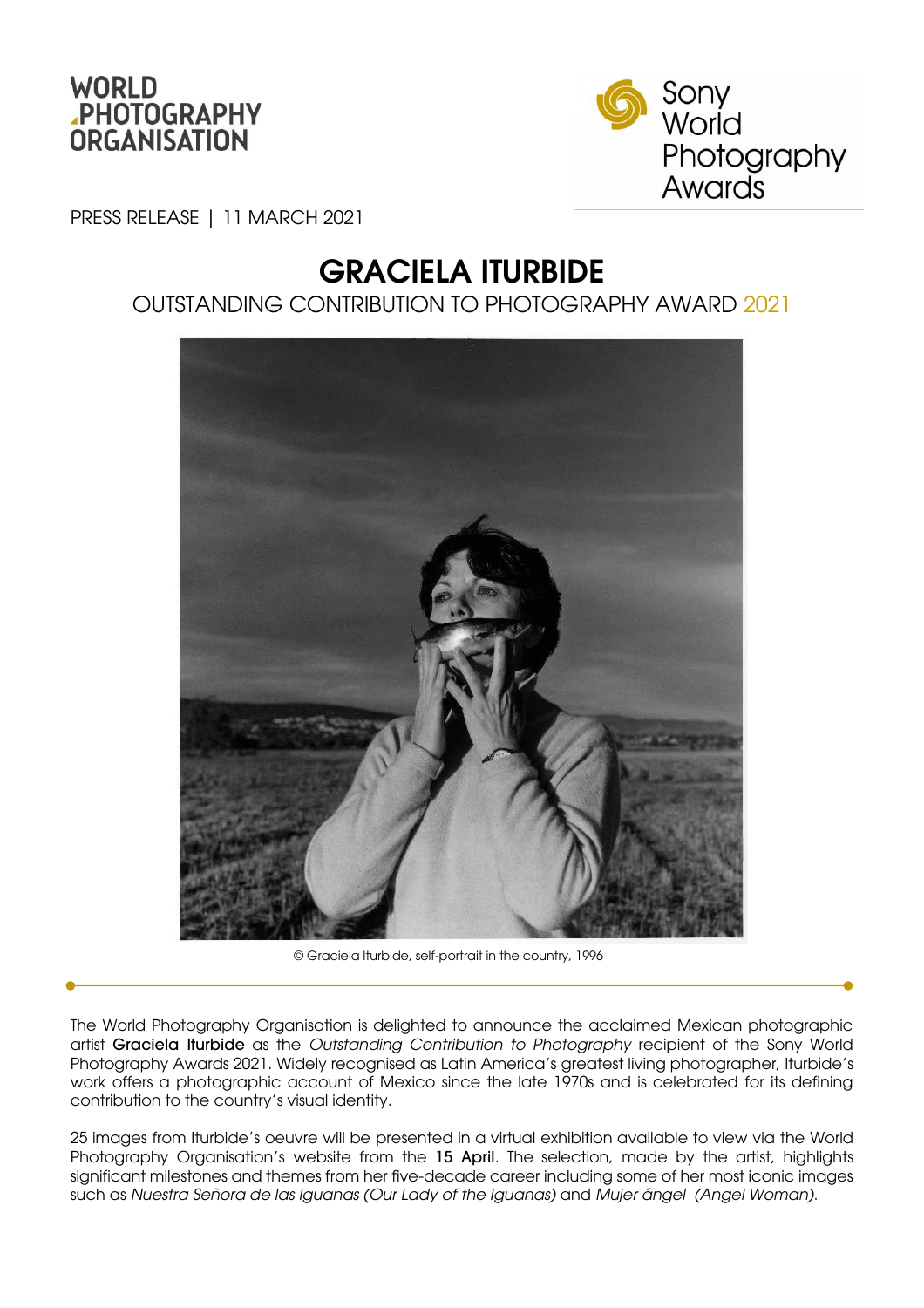In images of everyday life and its culture alongside those of ritual and religion, Iturbide's work explores her country's many complexities and contradictions, questioning its inequalities and highlighting the tensions between the urban and rural, modern and indigenous. Her photographs go beyond straight documentary narratives and aim to provide a poetic vision of their subjects informed by the photographer's personal experiences and journey.

Graciela Iturbide was born in 1942 in Mexico City to a traditional Catholic family where she was the eldest of 13 siblings. Growing up, she admired her father's amateur photography and cherished the box containing her family's photographs. She married at the age of 20 and had three children in quick succession. It was not until 1969, at the age of 27, that she decided to pursue her artistic passions and enrol in the Film Center of the Universidad Nacional Autónoma de México . It was there, while studying with modernist master and subsequent mentor Manuel Álvarez Bravo, that she decided to turn her attention towards photography. It was during this time that photography also became a form of therapy for Iturbide when, in 1970, she tragically suffered the loss of her six year-old daughter, Claudia.

Soon thereafter, Álvarez Bravo asked Iturbide to be his assistant and she began accompanying him on his journeys across Mexico. Iturbide was greatly influenced by Álvarez Bravo's interest in indigenous communities and his philosophy of Mexican tempo better known as 'hay tiempo' or 'there is time'. It was this notion, present throughout Mexican art and literature, that helped Iturbide develop her own photographic language as a careful and patient observer whose images evoke the lyricism and poetry found in everyday moments.

During the late 1970s Iturbide became a central figure in a growing movement of Latin American photographers banding together to 'reclaim' their countries' visual identities from the gaze of foreign photographers. In 1978, as part of a larger initiative to contribute to the recovery of indigenous cultures, Iturbide was commissioned by the Ethnographic Archive of the National Indigenous Institute of Mexico to photograph the country's indigenous population. Working alongside anthropologist Luis Barjau, Iturbide embedded herself in the community of Seri Indians, learning their customs and recording their way of life, with a particular focus on their forced adaptation to capitalism.

The results of Barjau and Iturbide's joint work were published in 1981 in the book *Los que viven en la arena (Those who live in the sand)*. At the time of publication it was one of very few Mexican studies that existed among the hundreds of American texts and was instantly recognised for its more authentic contribution. The experience of living with the Seri marked the beginning of a significant part of Iturbide's career, confirming her deep commitment to exploring her country and her desire to build relationships with and photograph its diverse population.

Today, her work with the Seri and later the Zapotec community in Juchitán is among Iturbide's most celebrated. Not seeking to exoticise her subjects, Iturbide's images offer the perspective of one wishing to understand and acknowledge her own culture. In addition to photographs of indigenous populations in Mexico the selection also includes images from Iturbide's travels to Italy, the United States and India focusing on the natural world and highlighting her fascination in its inherent symbolism and spirituality.

Commenting on her work and acceptance of the award, Graciela Iturbide says: *I am delighted and honored to receive this award. This kind of acknowledgement is a great incentive to continue working. Everything that I photographed throughout my life has filled my spirit and pushed me to repeat the process again and again. Photography, for me, creates a feeling of understanding towards what I see, what I live for and what I feel and is a good pretext to know the world and its culture.* 

The *Outstanding Contribution to Photography* honours a person or group of people that have made a significant impact on the photographic medium. As its 14th recipient Graciela Iturbide joins a distinguished list of iconic names including William Eggleston (2013), Mary Ellen Mark (2014), Martin Parr (2017), Candida Höfer (2018), Nadav Kander (2019) and Gerhard Steidl (2020), to name a few.

The overall winners in the Student, Youth, Open and Professional competition of the Sony World Photography Awards 2021 will be announced on the 15 April 2021 via the World Photography Organisation's digital and video platforms. For more information about winners and shortlists please visit [www.worldphoto.org](http://www.worldphoto.org/)